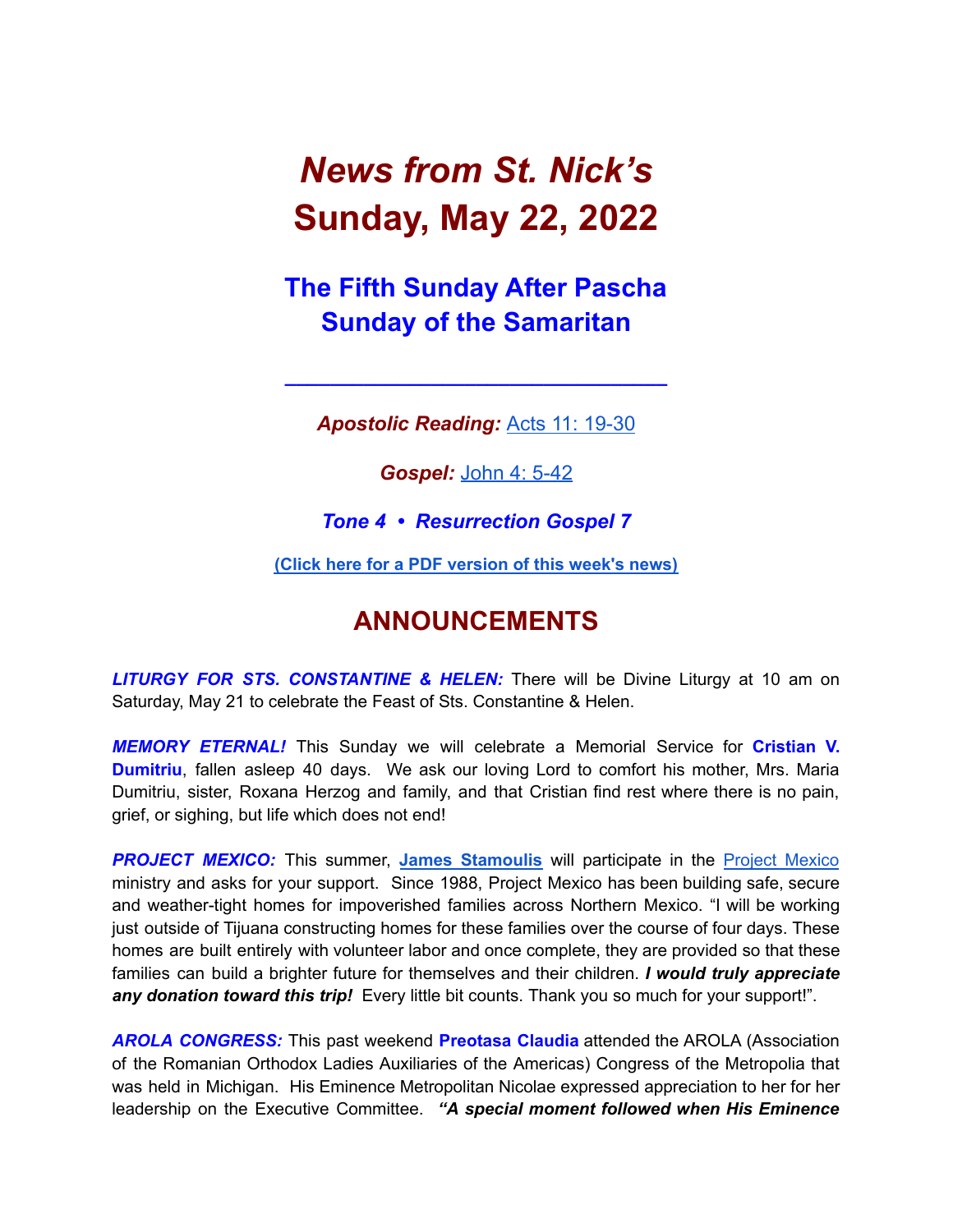*Nicolae offered the American Metropolitan Cross to Preoteasa Claudia Aileni, in appreciation and gratitude for the love, work and sacrifice offered in the service of the AROLA Association in times of peace and in times of crisis, as President of the Association."* Here is the text of an [article](https://www.facebook.com/717451671787993/posts/1883851648481317) detailing the events of the weekend.

*CALLING ALL GRADUATES:* It's the season when we want to recognize the graduates from among our Church family. If you or someone you know will be graduating, please [email](mailto:tjrucho@gmail.com) us the following information so they may be included:

- Full name of graduate
- Parents' names
- Where they are graduating from
- Note any honors or distinctions
- Future educational or career plans

*UKRAINIAN RELIEF:* The **Saint Paraskeva Orthodox Charity** in partnership with our Metropolia is working with the Archdiocese of Suceava and Rădăuți to support Ukrainian war refugees in transit or intending to stay in Romania. This region of Romania is one of the major entry points for persons fleeing the invasion of Ukraine. Funds collected will assist the monasteries and parishes in the diocese that have set up more than 500 fully equipped shelters. If you would like to learn more about this effort and contribute, please click here for the [website](https://www.spcharity.org/) of Saint [Parascheva](https://www.spcharity.org/) Charity or go to their **[Facebook](https://www.facebook.com/donate/263166699318376/4935598499809637/) page.** 

*OUR ON-LINE GIVING SYSTEM HAS BEEN UPGRADED!* Please check it out by [clicking](https://giving.parishsoft.com/app/giving/stnicks) [here,](https://giving.parishsoft.com/app/giving/stnicks) or by using the [ON-LINE](http://www.stnicholaschurch.org) link on the left menu of our parish homepage. You may use this option to submit one-time or recurring payments.

## **COMMUNITY NEWS**

*THE COUNCIL OF EASTERN ORTHODOX CHURCHES* has scheduled a General Assembly on **Monday, May 23, 2022 at 6:15 pm** at Holy Trinity Nursing Center. We need a couple people from our parish to attend the meeting. For more information speak with Fr. Vasile or Tim Rucho. (Masks are required in the facility.)

*ALL THINGS ORTHODOX* is a weekly show hosted by Fr. Christopher Stamas of St. Spyridon Cathedral. Fr. Chris interviews people active in the life of the Church on questions of faith and action. It is aired on the **Worcester Cable channel 194** on **Mondays** at 7 pm, **Saturdays** at 8 pm and **Sundays** at 9 pm. Also look for it on the Cable website: wccatv.com, or the **Worcester TV** Roku app.

*ORDER FREE COVID TESTS:* Every home in the U.S. is eligible to order a 3rd round of free at-home covid-19 test kits offered by the Federal Government. To do so, simply complete this [online](https://www.covid.gov/tests) form.

## **ORTHODOX FOOD CENTER**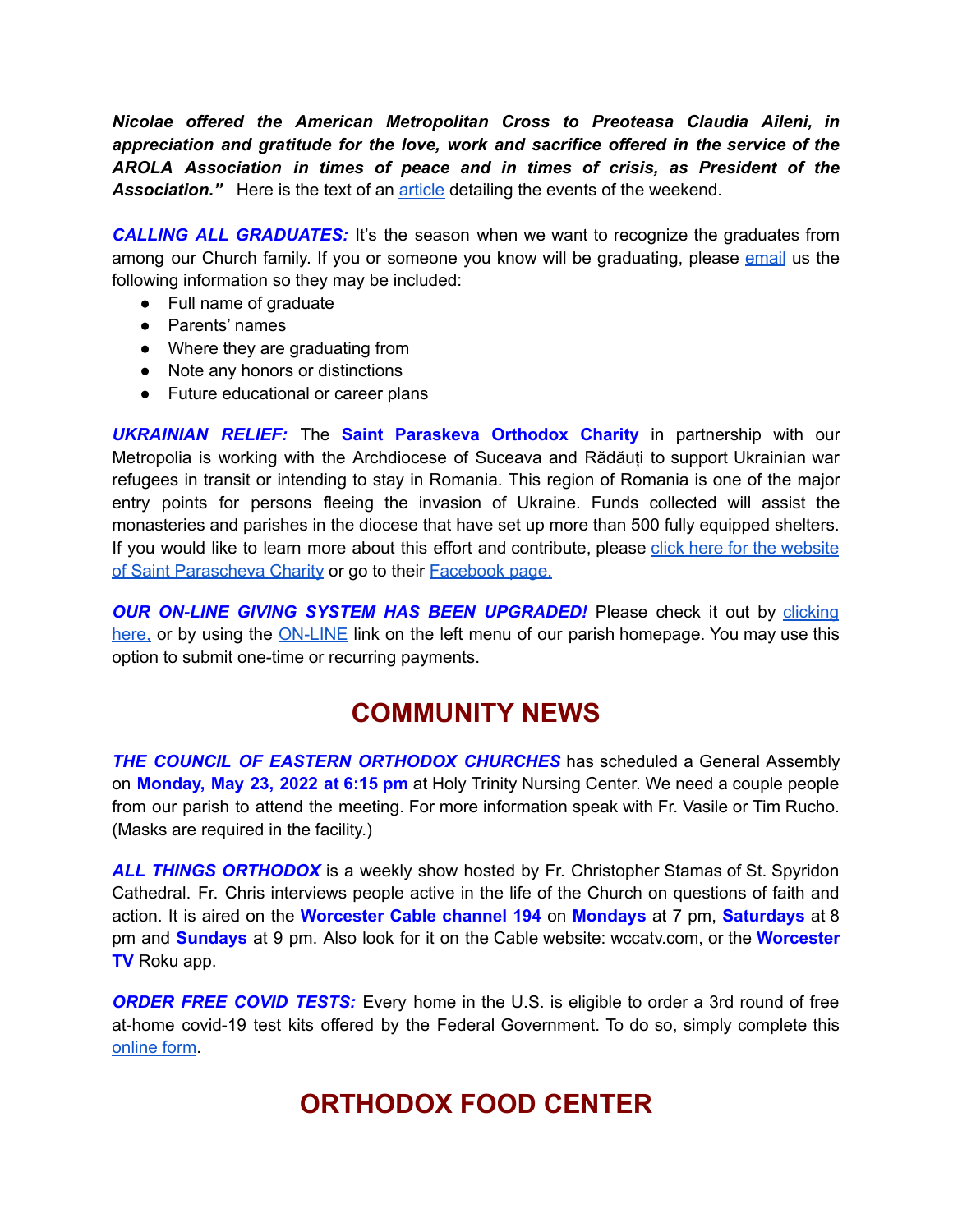**Saturday, June 4** from **9 am prompt until about 12 noon** is our parish's responsibility to staff the Orthodox Food Center. In recent years our crew of volunteers has dwindled, and we really need new people to commit themselves to this ministry of our Church. For more information, contact Nicole [Apostola](mailto:nicole.apostola@gmail.com) and view the [descriptive](https://docs.google.com/document/d/1a9XcmpPsPN1nCSq0u1Olq-IZViu0OQRBRDu0lVlCCFE/edit) guide. In the words of St. John Chrysostom, *"Feeding the hungry is a greater work than raising the dead."*

#### **NOTES FROM HOLY TRINITY**

*LOBBY CEILING RENOVATION* - Our lobby's ceiling has been replaced as we continue our efforts to improve building maintenance.

*COVID 19 REHABILITATION UNIT* - In coordination with our medical director, we have a dedicated team of registered nurses and patient care technicians who are caring for 3 short-term Covid patients. There is one Covid-positive positive staff member who is quarantined at home. We remain vigilant in all cleaning and safety procedures.

*VACATION HELP FOR CAREGIVERS* - Now is the time to start planning for short-term relief for primary caregivers traveling for a vacation. Holy Trinity can schedule several days or weeks of care for your loved one. For more information, email info@holytrinityrehab.org.

**WE NEED YOUR EMAIL** - It is our objective to send out our monthly newsletter by email to reduce our cost of printing. If you would like to receive the newsletter hot-off-the-press, please forward your email to [dmillhofer@holytrinityrehab.org.](mailto:dmillhofer@holytrinityrehab.org)

*DIVINE LITURGY* - The Divine Liturgy is celebrated each Wednesday morning at 9:30 am for our residents. We welcome volunteers and visitors who would like to attend.

*STAY CONNECTED* - Please follow us on social media:

- <https://www.facebook.com/HolyTrinityNursingandRehabilitationCenter/>
- <https://www.instagram.com/holytrinityrehab/>

*JOB OPENINGS* - We invite you to be part of a team where you are encouraged to see the value in every person and build connections. To join our award-winning team and advance your career, for a full listing and detailed job descriptions of our openings, visit: <https://www.holytrinityrehab.org/employment/>

*NEWSLETTER* - Here is the link to the May [Newsletter.](https://www.holytrinityrehab.org/wp-content/uploads/sites/356/2022/04/newsletter-may2022.pdf)

# **ORTHODOX LINKS**

Romanian Orthodox [Metropolia](http://www.mitropolia.us/index.php/en/) of the Americas

Assembly of [Canonical](http://www.assemblyofbishops.org/) Orthodox Bishops of North and Central America (Assembly of Bishops)

[International](http://www.iocc.org/) Orthodox Christian Charities (IOCC)